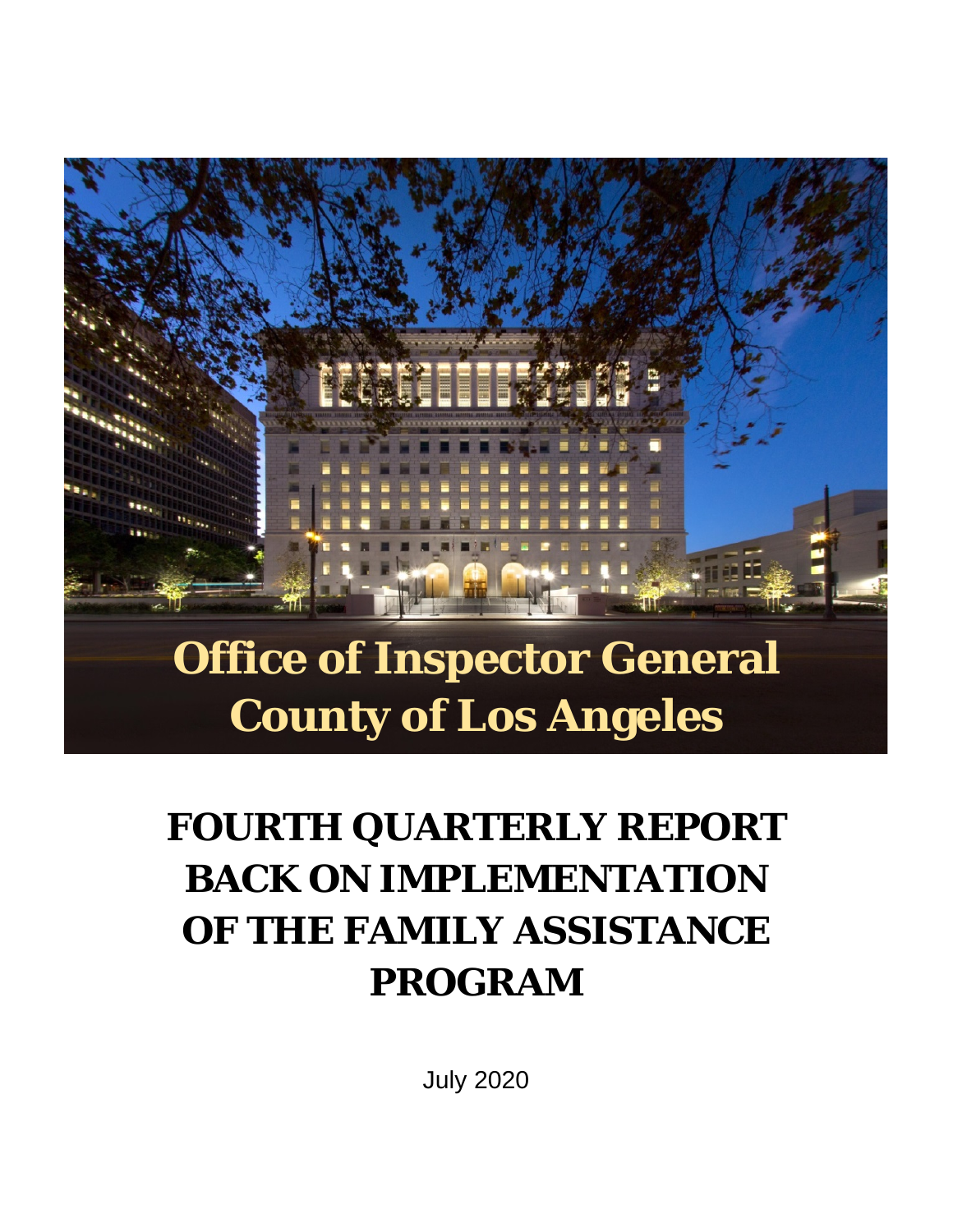### Introduction

In July 2019, the Los Angeles County Board of Supervisors (Board) established the Family Assistance Program aimed at improving compassionate communication and providing trauma-informed support to families of those whose lives are lost while they are in custody or following an encounter with Los Angeles County Sheriff's Department (LASD) personnel. The Board instructed the Office of Inspector General (OIG) to report back quarterly in the first year and semiannually thereafter on the progress of the program. This is the OIG's fourth quarterly report.

Initially, County partners including LASD, Department of Mental Health (DMH), Department of Medical Examiner-Coroner (ME-C), Department of Public Health (DPH), Chief Executive Office (CEO), Auditor-Controller (AC), County Counsel, and Civilian Oversight Commission (COC), made important headway in identifying funding and initiating Family Assistance Program policies. LASD and ME-C wrote new policies to include DMH in their death notifications and DMH committed to providing trauma-informed care. Despite initial progress, one year into Family Assistance Program implementation, efforts have slowed or stalled in key areas including program funding and staffing and some aspects of interagency cooperation.

### Family Assistance Program Funding

Between April 1 and June 30, 2020, five in-custody and eight deputy-involved shooting deaths have occurred. Fifty-three individuals have died since the inception of the Family Assistance Program. DMH has provided burial cost assistance to the families of only two of the decedents.

In the initial year of the Family Assistance Program, a total of \$180,000 was set aside to reimburse burial expenses. DMH disbursed \$10,300 among two families; payment was made directly to mortuaries in both instances. The 2019-2020 Fiscal Year ends on June 30, 2020, and in order to retain the unused balance, DMH reports that it has requested a carryover of unspent funds in its supplemental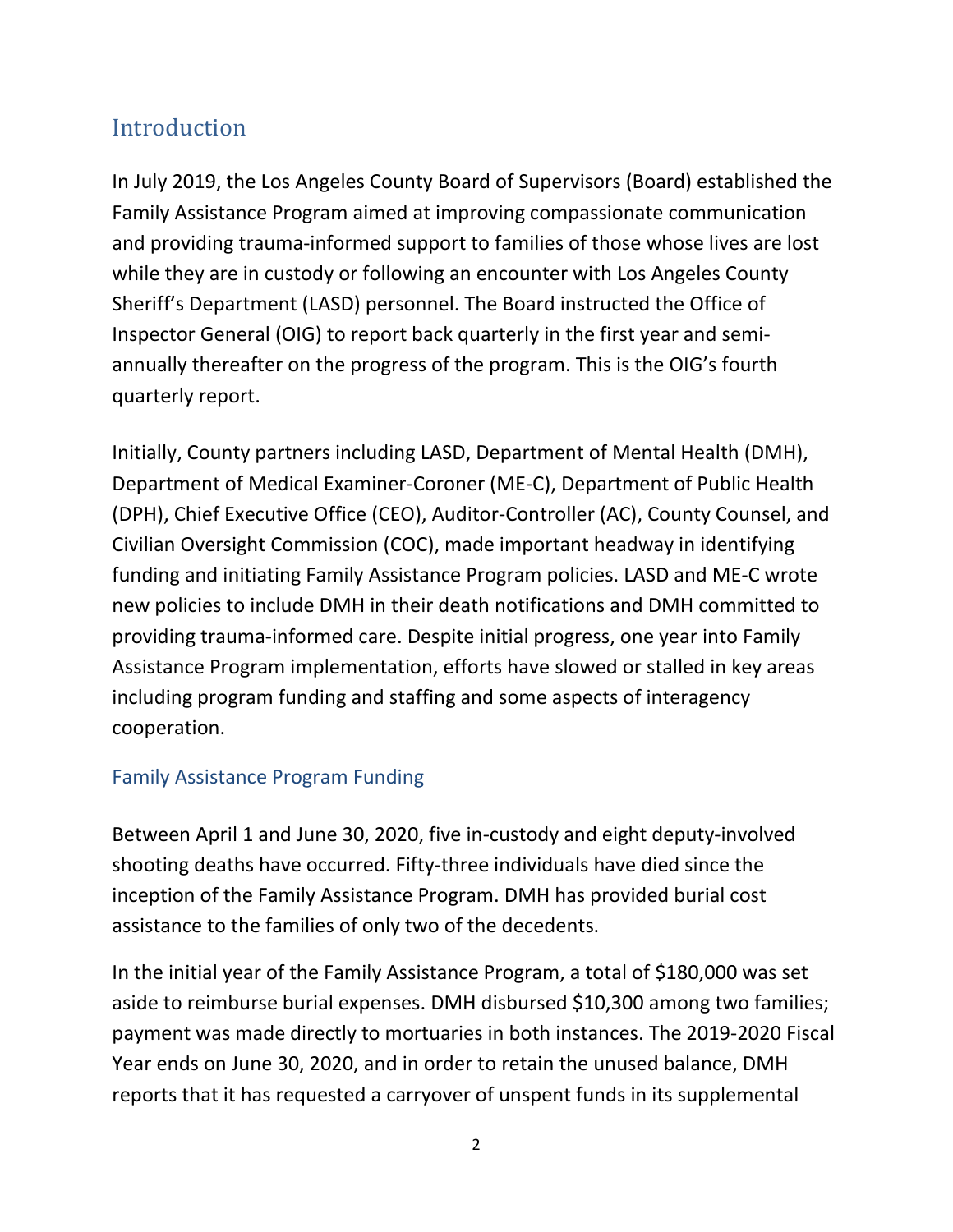budget process. The remaining funds are insufficient to support payment of up to \$7,500 per family that has yet to apply for reimbursement. The CEO has reported that the unforeseen financial impact of the novel coronavirus (COVID-19) will eliminate program funding for the 2020-2021 Fiscal Year until an economic recovery identifies a viable funding source. Alternative funding sources were explored but none have been secured.

In the July 9, 2019 Board motion, the CEO was directed to work with the Center for Strategic Partnerships (Center) to explore philanthropic partnerships to assist with Family Assistance Program costs. The OIG and CEO had conversations with the Center, who reported that philanthropic organizations are facing their own economic challenges as a result of COVID-19. Foundations that themselves have not had to scale back on staffing or grants are channeling donations to COVID-19 response and recovery relief. As such, no private money has been identified that would enable burial reimbursement to continue once the initial \$180,000 has been exhausted. The Board will need to allocate additional funds if the financial assistance aspect of the Family Assistance Program is going to continue.

With the goal of disbursing the remaining \$169,700, DMH reports that its application process, no fault-eligibility criteria, and disbursement procedures for burial cost assistance have been finalized. The OIG recommended that burial expenses be paid in chronological order from the date of the first death following the program's inception on July 9, 2019. The financial assistance application and other information regarding the program can be found online on a newly created webpage on the DMH website. $1$  The OIG recommends that the application on the DMH webpage be made available in other languages, but at the very least in Spanish, as many of the eligible families have been monolingual Spanish speaking.

DMH reports that some families, in addition to the two mentioned above, have been offered financial assistance for burial costs but DMH has not provided complete information about the specific services offered to each family

<span id="page-2-0"></span><sup>1</sup> [https://dmh.lacounty.gov/our-services/countywide-services/family-assistance-program/?preview\\_id=7559](https://dmh.lacounty.gov/our-services/countywide-services/family-assistance-program/?preview_id=7559)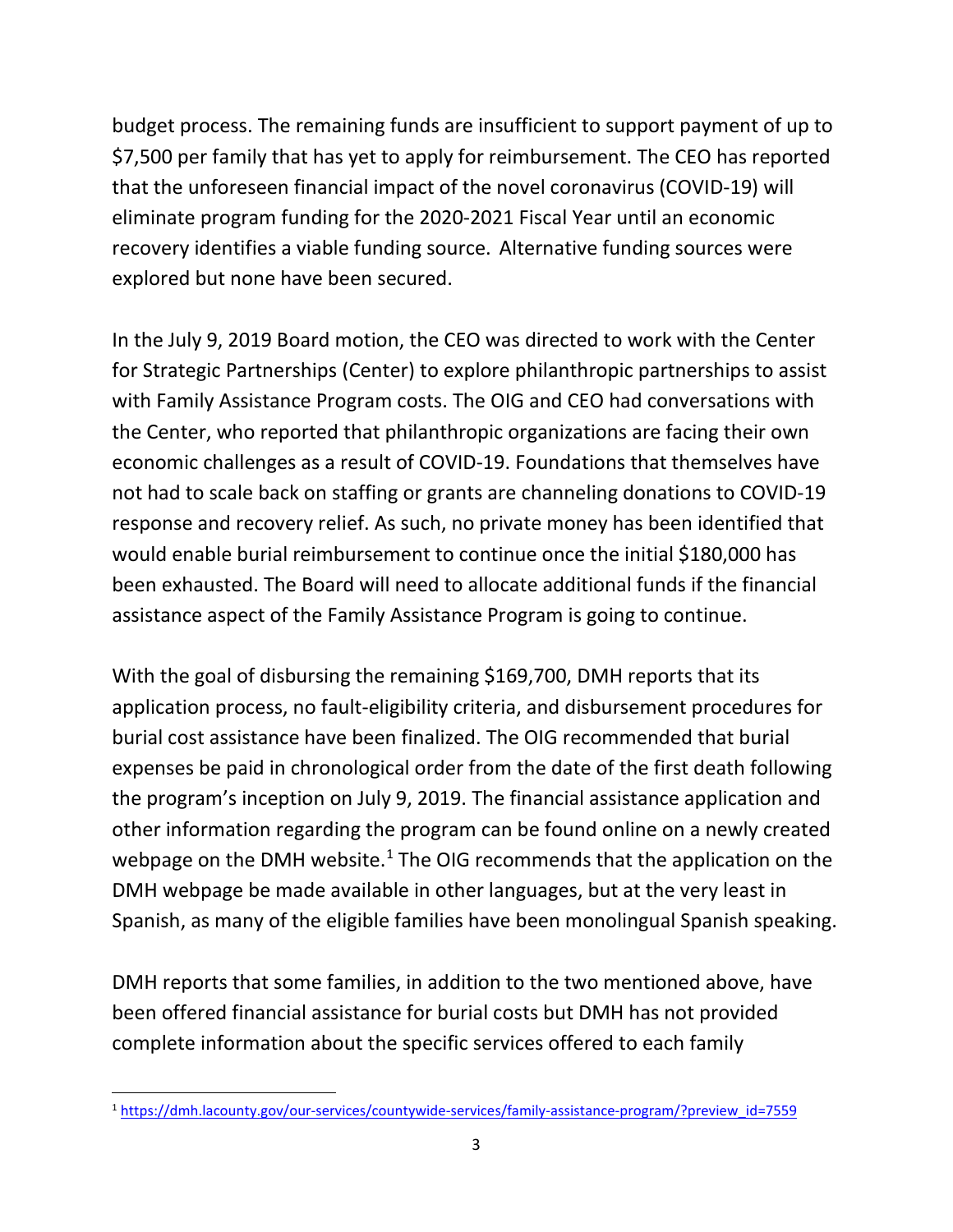contacted. According to DMH, some families have been hesitant to accept financial assistance, and others have declined altogether, reportedly because the reimbursements are treated as taxable income to recipients or upon advice of retained counsel. DMH reports that some families have requested that financial assistance be used to pay a County department to cover, for example, fees such as the Medical Examiner's fee required to release a body.<sup>[2](#page-3-0)</sup>

### Family Assistance Program Staffing

In the July 9, 2019 Board motion, DMH was instructed to hire Family Assistance Advocates (Advocates) who would serve as primary points of contact for grieving families. Discussed in more detail below, Advocates would be present during next-of-kin notifications to provide crisis intervention and grief counseling, explain available resources and serve as liaisons between LASD, ME-C and other County departments as appropriate. Advocates would be non-law enforcement providers trained in trauma-informed therapeutic interventions who would be able to empathetically and effectively assist grieving families. Because of the extensive clinical expertise possessed by DMH providers, the Advocate positions were placed with DMH.

DMH was originally allocated \$437,000 to fund two positions, pay for overtime, and to purchase supplies for the Family Assistance Unit. Instead of hiring two fulltime employees, the allocated funds were used to pay overtime for existing DMH employees until the County determined if the program was viable. According to documents submitted by DMH during Los Angeles County's May and June 2020 budget deliberations, no request was made to fund any full-time Advocate positions for Fiscal Year 2020-2021. As such, there will be no future funding available beyond the current fiscal year for Advocates or to reimburse DMH for overtime spent providing Family Assistance Program services.

<span id="page-3-0"></span> $2$  It costs \$400 to recover a body from the Office of the Medical Examiner. ME-C reports that it waives the transportation and handling fee of \$400 on all homicide and juvenile cases. In addition, families who are on public assistance, or indigent may request a fee waiver. Decedents who are veterans will also have the fee waived upon proof of veteran status. The OIG recommends that the ME-C consider waiving this fee for all in-custody deaths as well.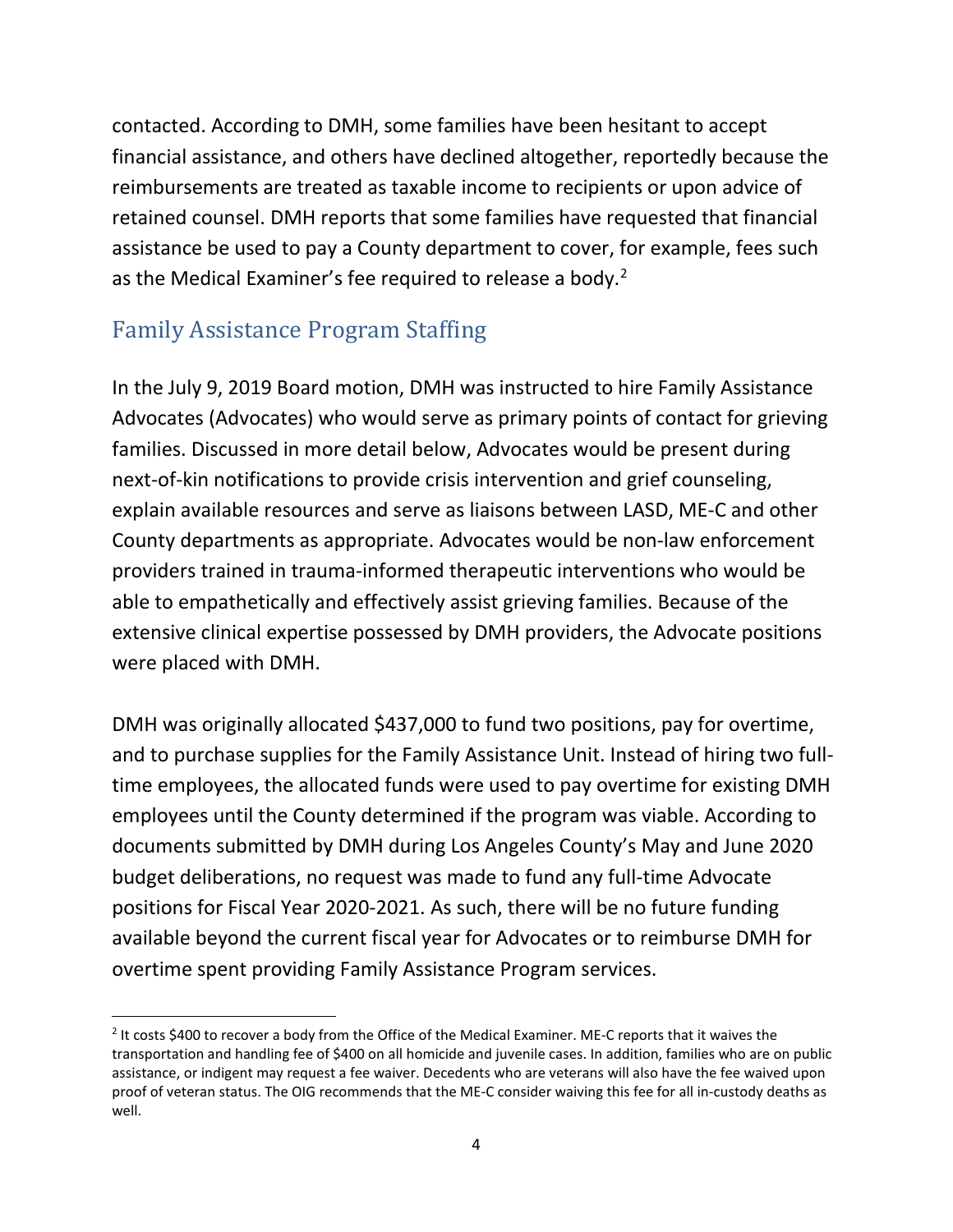In order to adequately support families in the wake of tragedies as the Board intended, more outreach and consistent relationship-building with grieving families through clear, ongoing communication is crucial. DMH Advocates should have all necessary resources and authority, including cooperation from all involved departments, to assume primary responsibility for meeting program goals. Alternatively, if the staffing and resourcing of the Advocate positions is not feasible or desirable for DMH, the Board should consider whether placing the positions within DPH or ME-C would better accomplish program goals.

### Next-of-Kin Notifications and Communication with Grieving Families

The participation of Advocates during next-of-kin notifications and the establishment of Advocates as liaisons between families, LASD, ME-C, and other County departments are two primary goals of the Family Assistance Program. In addition to informing families of available services and offering support immediately following the death of a loved one, Advocates are supposed to act as single points of contact for families and communicate investigative and other important updates and information in the days, weeks, and months following a death.

DMH reports that Advocates have been present during some next-of-kin notifications. In some cases, next-of-kin are unknown at the time of or immediately following a death, or next-of-kin reside outside of the County. LASD and DMH report that Advocates may have been present during some telephonic notifications. In some instances, DMH reported that LASD and/or DMH were concerned for the Advocates' safety at crime scenes and have recommended against responding. LASD and DMH have reported that sometimes responding Advocates and LASD personnel were unable to coordinate arrival times and Advocates directed LASD to make the notifications without an Advocate present. The Advocates have expressed concerns about being present during notifications. They report that, at times, they have been mistaken for LASD personnel and they are concerned about the timing of their involvement because some families have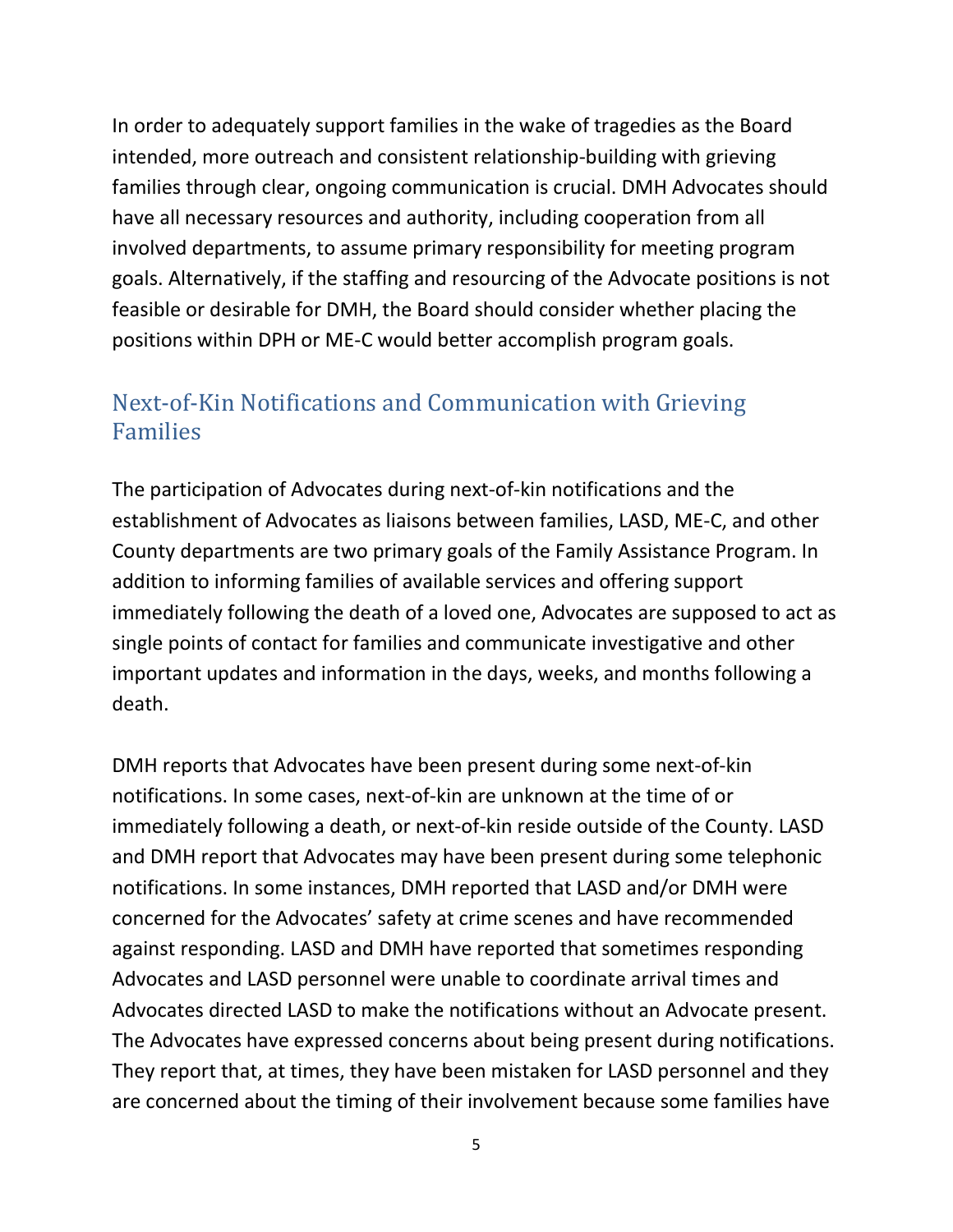been so distraught or angry that they have rejected help offered. LASD and ME-C have also expressed concerns about including Advocates during next-of-kin notifications, citing investigative integrity and concerns for Advocates' physical safety. These concerns may be valid, and given that they are maintained by all departments, likely contribute to Advocates' presence thus far at only a few notifications. DMH, LASD, and ME-C agree that, in all cases, DMH should contact families immediately after next-of-kin notifications and DMH reports that Advocates have done that with most families.

Another program goal in need of improvement involves ongoing communication with grieving families about investigative and other important updates and information. The program goal was to offer families an Advocate with a clinical background who would support them in their grief, help them navigate complex County processes, and update them regularly and upon request about the status of investigations and any other information sought by families as appropriate. DMH reports that Advocates have supported families in activities such as obtaining necessary paperwork, retrieving property, and initiating discussions with embassies to facilitate international burials. These are important tasks and are among the types of assistance families need.

As with next-of-kin notifications, however, LASD and DMH have each expressed concerns about the program goal of having Advocates act as liaisons communicating investigative information. LASD has been reluctant to share information about open cases for fear of jeopardizing investigative integrity and DMH is concerned about legal liability or making missteps that could jeopardize an investigation or upset families unnecessarily. LASD and DMH report that some families have declined to speak with Advocates and directed all communication from county agencies to go through their civil attorneys. The OIG continues to recommend: 1) that LASD, ME-C and DMH meaningfully reevaluate their information-sharing policies and practices; 2) that LASD and ME-C begin to share more information--as much information as possible--with grieving families; 3) that DMH Advocates establish protocols and begin to communicate any information shared with families; and 4) that DMH Advocates maintain regular communication

6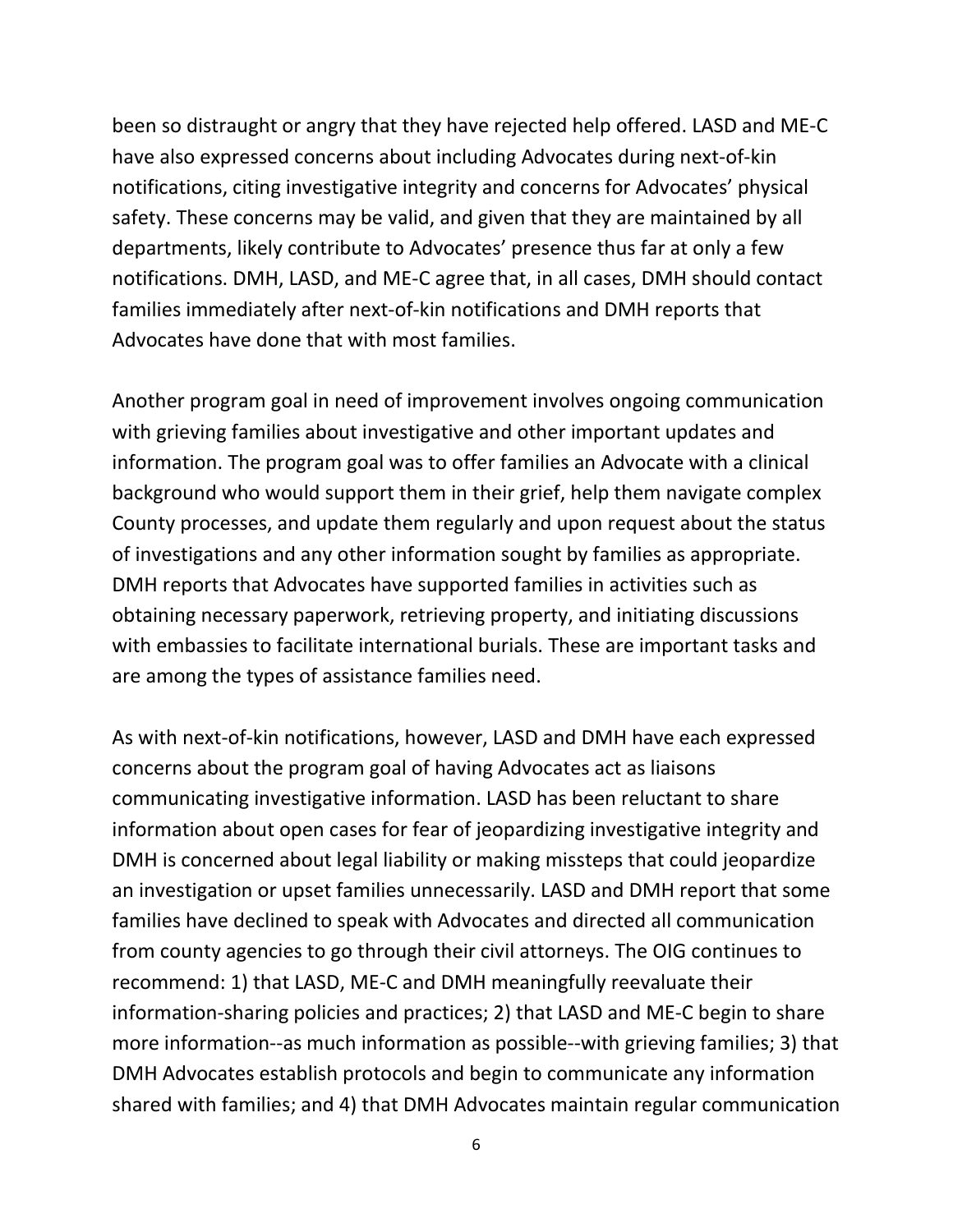with families for as long as appropriate to meaningfully support them in their grief.

The OIG has been unable to verify much of the information reported by DMH or to obtain more detailed information about the Advocates' activities. DMH has indicated that it maintains a database containing detailed information, and the OIG is in the process of obtaining direct login access to the database. In the interim, the OIG has regularly requested information from DMH via email pursuant to the OIG's ordinance, but responses have not been timely or complete. As such, the OIG has been unable to adequately monitor whether the services being offered to families meet the Board's goals for the Family Assistance Program. Perhaps once the OIG gains login access to the DMH database and/or if DMH becomes more responsive to OIG information requests, the OIG will be better able to verify information reported and properly evaluate program implementation.

### Future of the Family Assistance Program

If funding is not identified for the financial assistance portion of theFamily Assistance Program, the OIG recommends that the County retain and continue to improve other valuable aspects of the program and that involved departments continue to look for partnerships that maximize services for grieving families. In addition to important services and assistance described above, Advocates can continue to assist families by providing services, acting as communication liaisons and assisting in navigating County processes.

One possible opportunity for immediate collaboration exists between DMH and DPH's Trauma Prevention Initiative, within the Office of Violence Prevention. Currently in operation only in South Los Angeles, the Trauma Prevention Initiative is part of the DPH's resolve to treat violence as a public health issue, rather than a criminal justice one. The Trauma Prevention Initiative aims to reduce violencerelated injuries and deaths by building comprehensive intervention programs in four communities in South Los Angeles. These include the Street Outreach and